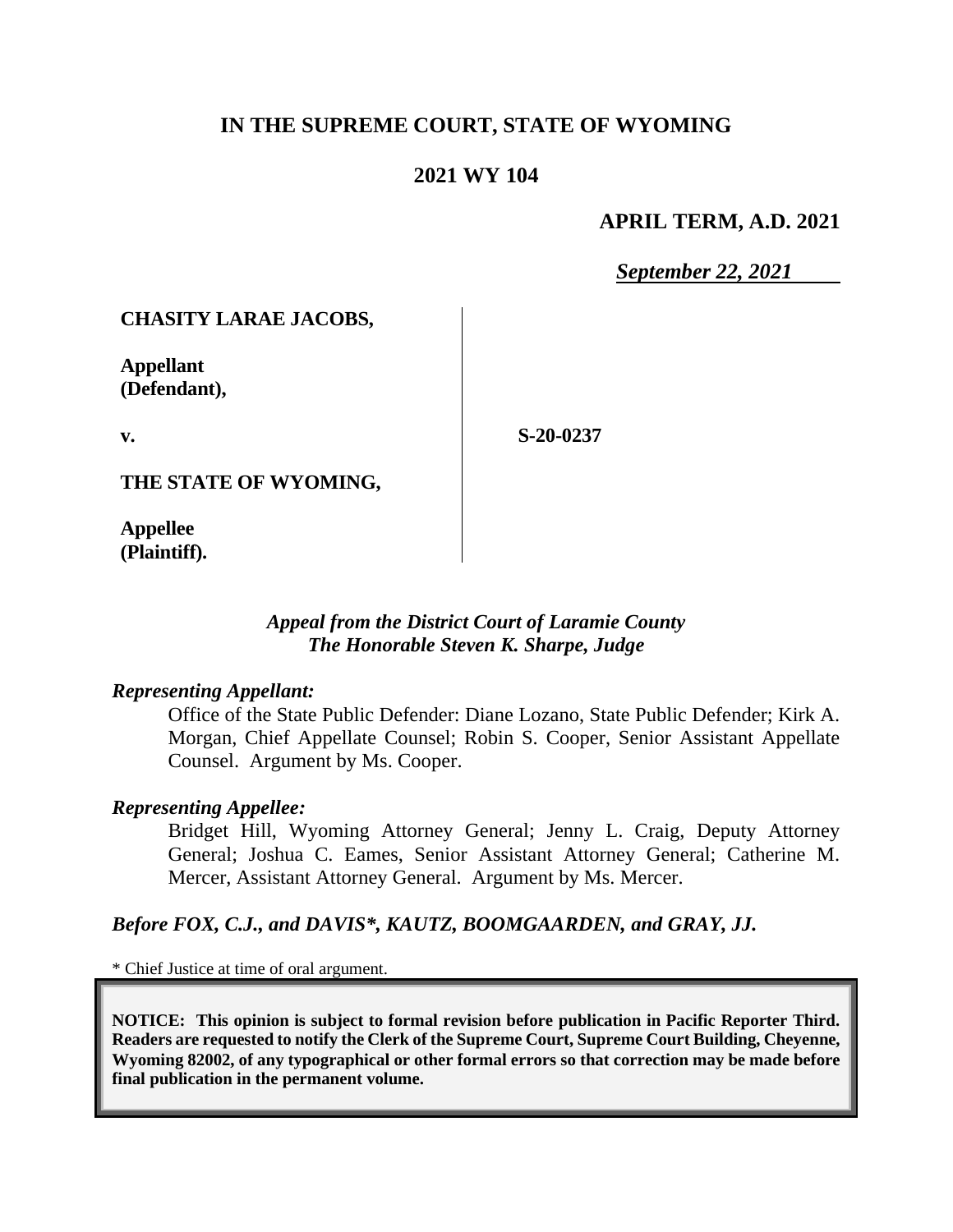## **DAVIS**, **Justice.**

[¶1] Chasity Jacobs was a passenger in her co-defendant's vehicle when he led law enforcement on a high-speed chase through Cheyenne, Wyoming. For her part in the crimes committed, she was convicted of one count of aiding and abetting attempted seconddegree murder, one count of reckless endangering, and one count of misdemeanor possession of methamphetamine. She challenges the district court's refusal to give her proposed jury instruction on the lesser-included offense of accessory to attempted voluntary manslaughter. She also challenges the court's sentence on the reckless endangering and misdemeanor possession counts. We affirm but remand for correction of the district court's written sentencing order.

### **ISSUES**

[¶2] Ms. Jacobs presents two issues, which we state as follows:

1. Did the district court err when it declined to give Ms. Jacobs' proposed jury instruction on the lesser-included offense of accessory to attempted voluntary manslaughter?

2. Did the district court's written sentencing order on the reckless endangering and misdemeanor possession counts deviate from its oral pronouncement and exceed the maximum statutory sentences for those counts?

# **FACTS**

[¶3] On May 3, 2019, Ms. Jacobs was a passenger in a vehicle driven by her codefendant, Dominique Childers. In affirming Mr. Childers' convictions, we described the events that led to the charges against Ms. Jacobs and him.

> On May 3, 2019, Trooper Adam Powell with the Wyoming Highway Patrol was on patrol on Interstate 25 north of Cheyenne. At approximately mile post 24, he observed two vehicles traveling southbound towards Cheyenne, both exceeding the posted 80-mile-per-hour speed limit. The first vehicle was going 96 miles per hour, and the rear vehicle was going 98 miles per hour. Trooper Powell turned around in the median and began to follow the two vehicles.

> Trooper Powell caught up to the first car, which had already slowed down. He activated his overhead lights, pulled it over, and instructed the driver to follow him so he could pull over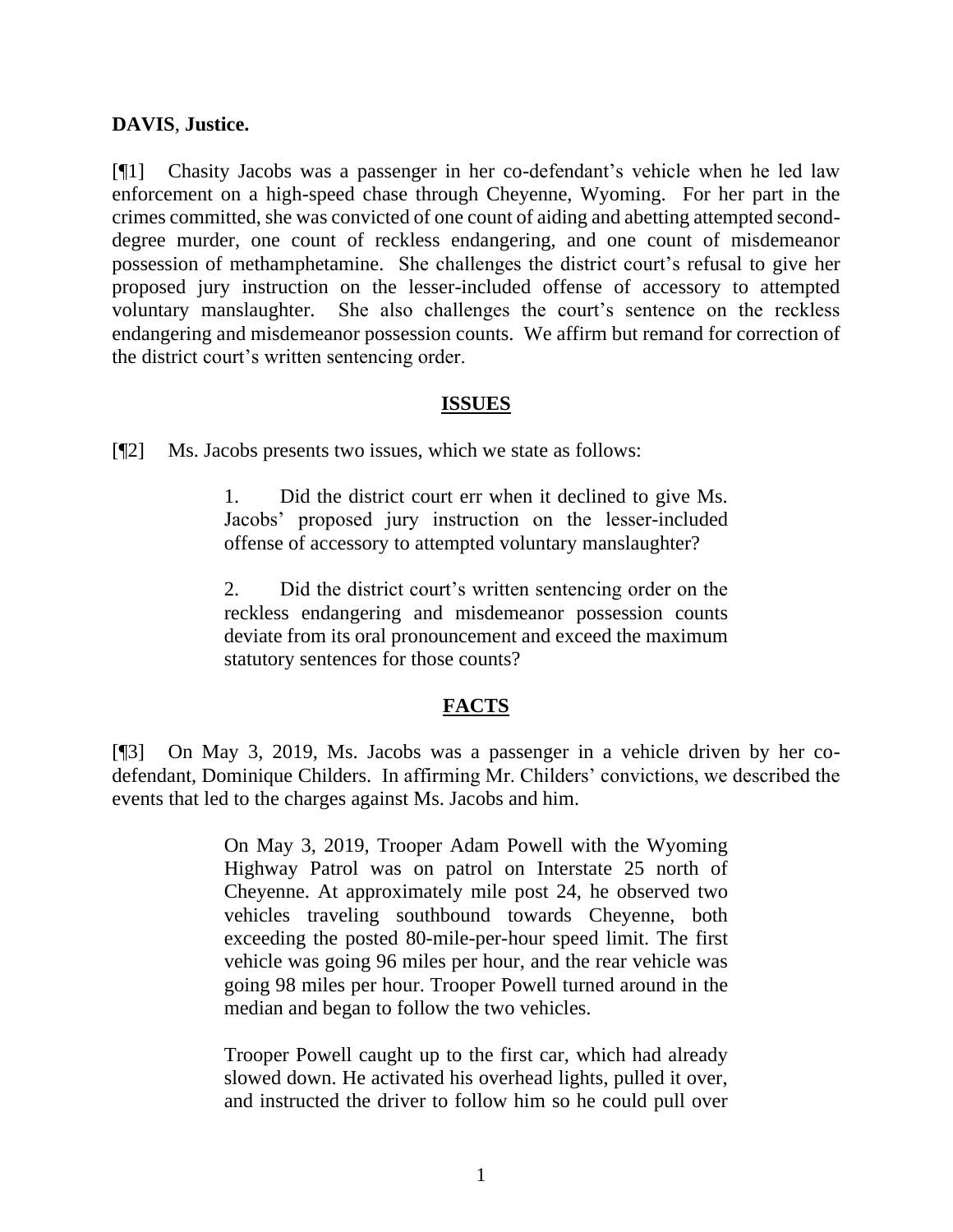the second vehicle. At approximately mile post 18 he caught up to the second vehicle, which was a black Toyota sedan traveling at approximately 113 miles per hour. Trooper Powell activated his lights and sirens and attempted to pull the vehicle over, but the driver of the Toyota failed to comply, and a highspeed chase ensued.

The driver of the Toyota, later identified as Dominique Childers, continued to drive approximately 115 miles per hour and then exited the interstate at exit 13, Vandehei Avenue. Mr. Childers was still driving at a high speed when he hit the roundabout off exit 13, and then he returned to the interstate and continued southbound. He exited the interstate again at exit 12, Central Avenue, and then drove through a stop sign and oncoming traffic onto the Interstate 25 on-ramp. Instead of continuing down the on-ramp, he swerved to the right side of the ramp and traveled through the median into the parking lot of the Wyoming Department of Transportation and the Wyoming Highway Patrol.

After the Toyota drove through the parking lot, the driver's door opened, and it came side-by-side with Trooper Powell's pursuing vehicle. Trooper Powell was able to observe a male driver, later identified as Mr. Childers, and a female passenger, later identified as Chasity Jacobs.

Instead of stopping, Mr. Childers continued to elude Trooper Powell. Trooper Powell continued pursuing the vehicle, which was then traveling eastbound on Central Avenue. At this point, Childers' vehicle was missing a tire, and he was driving recklessly, even in the center lane of traffic at times.

In an attempt to stop the vehicle before it entered the city limits and endangered more citizens, Trooper Powell attempted a tactical vehicle intervention. However, when he got his patrol car into position to perform the maneuver, he saw a silver pistol come out of the passenger window, and multiple rounds were fired in his direction. Consequently, he hit his brakes and distanced his vehicle from the Toyota. Mr. Childers continued on Central Avenue towards downtown Cheyenne with the trooper still in pursuit.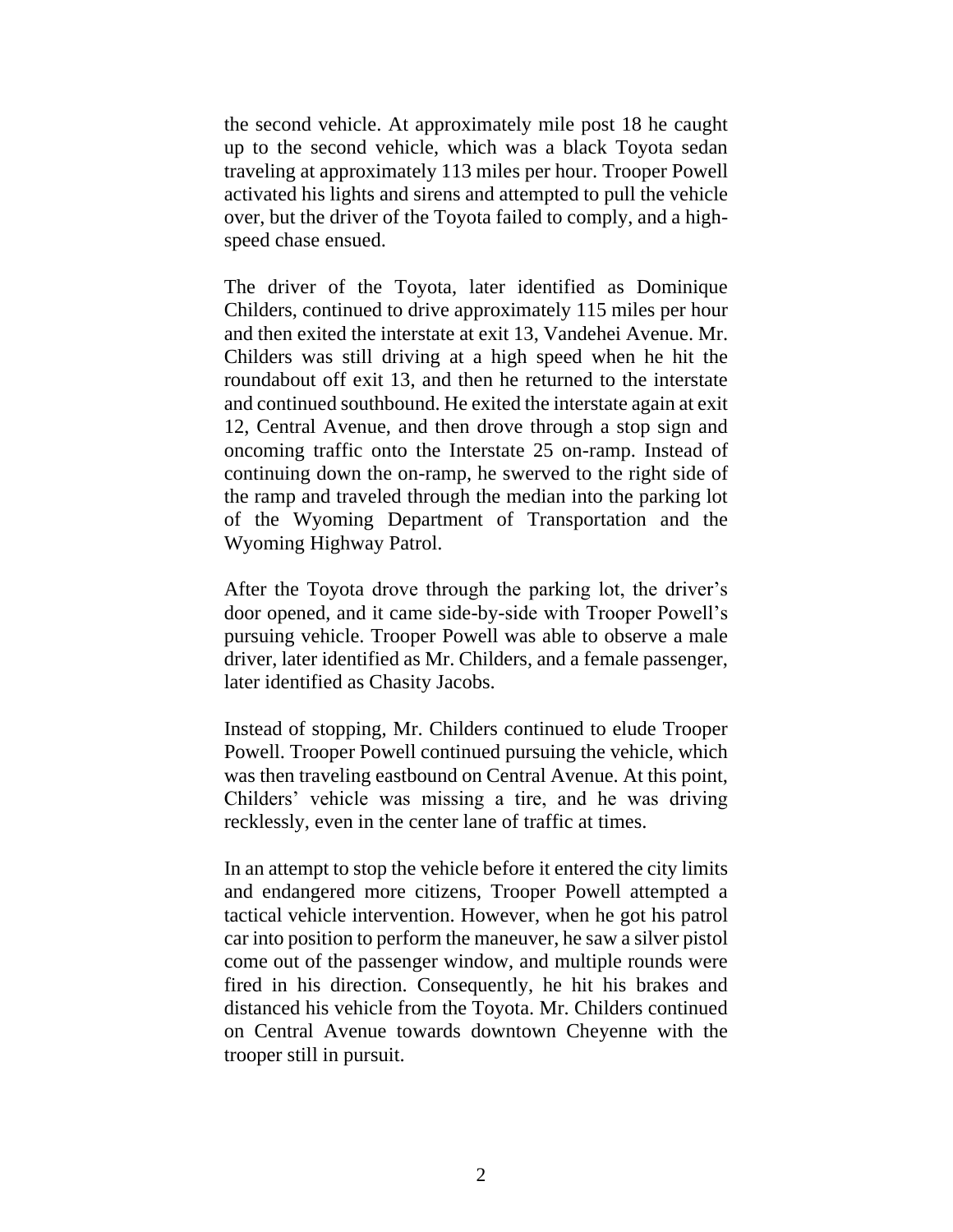Shortly after the first shots were fired, Trooper Powell again had to swerve because an arm holding a pistol came out the driver's window and shots were once more fired in his direction. As the chase continued, more shots were fired out the back of the Toyota, causing its back window to burst and Trooper Powell's front windshield to spiderweb. As shots continued to be fired, Mr. Childers continued traveling towards the residential and commercial portions of Cheyenne, and more law enforcement officers joined the pursuit.

At some point, Mr. Childers turned northbound on Central Avenue, going the wrong way on that one-way street. Lyndsey Smith and her husband were pulled to the side of the road in the far-left lane of Central Avenue at 17th Street. Ms. Smith testified that Mr. Childers attempted to avoid hitting her vehicle head-on by swerving towards the sidewalk, which caused him to instead hit the driver's side of her vehicle and a planter and tree on the sidewalk. He continued to elude police after the collision, traveling through intersections and neighborhoods at a high rate of speed.

At this point, Officer Mark Ehlman with the Cheyenne Police Department was directly behind Childers' vehicle. Officer Geffery Eugene Mims of the Department was also pursuing the vehicle and calling out to his dispatcher each time shots were fired from Childers' vehicle.

At the roundabout connecting 19<sup>th</sup> Street, Pershing Boulevard, and Converse Avenue, Officer Ehlman witnessed more shots being fired in the direction of law enforcement officers and decided to attempt a stop to prevent injury to other vehicles or citizens. He drove up to the driver's side of the Toyota, pointed his service weapon out his passenger window, and fired several times towards the driver. Mr. Childers swerved north and drove across a sidewalk and through a fence, and then crashed into an embankment at the Cheyenne Veterans Affairs Medical Center.

Mr. Childers exited the vehicle with his hands in the air and got on the ground. Ms. Jacobs exited the passenger side, walked backward to the street, and also got on the ground.

*Childers v. State*, 2021 WY 93, ¶¶ 3-13, 493 P.3d 168, 169-70 (Wyo. 2021).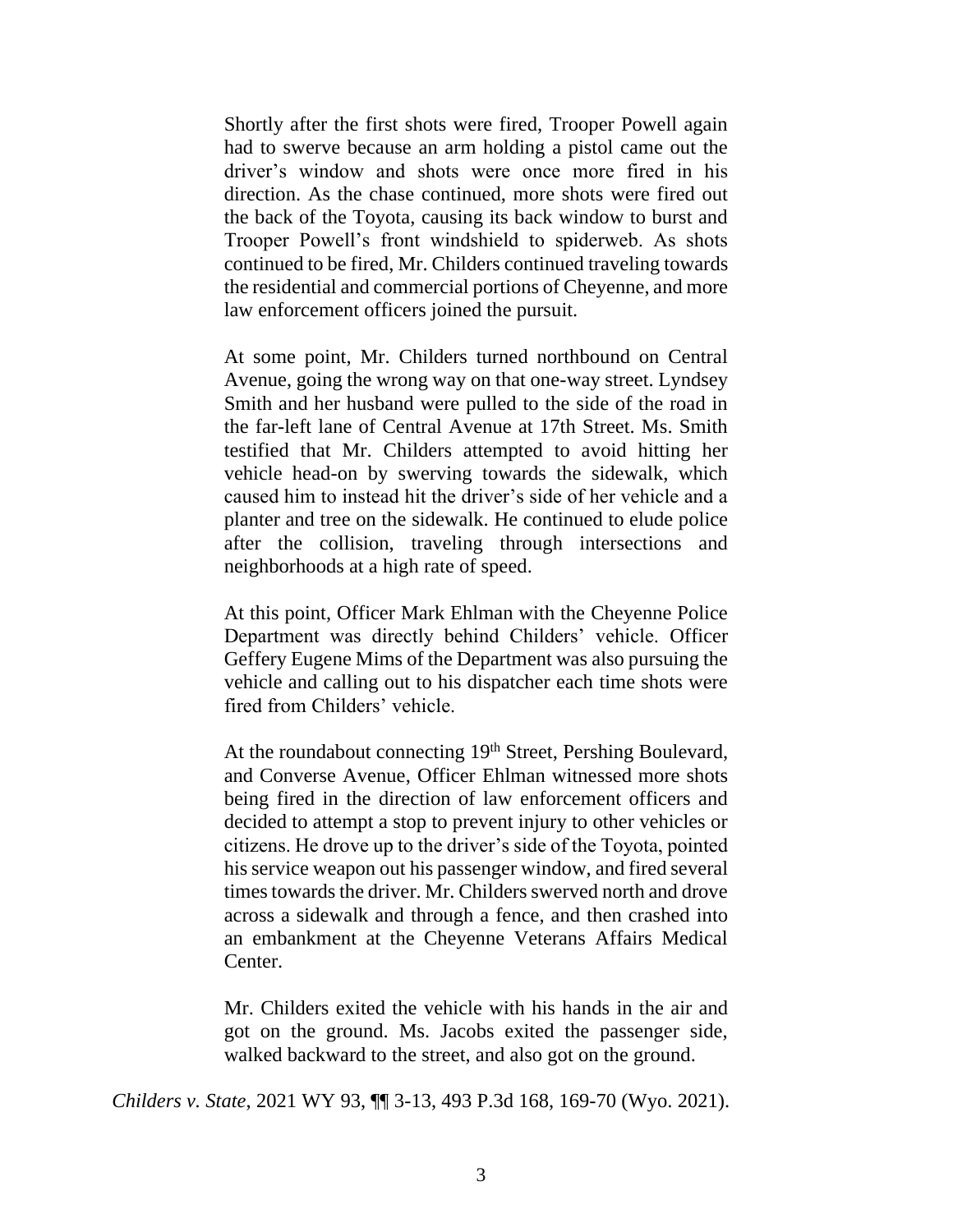[¶4] When they were apprehended, Mr. Childers had more than three grams of methamphetamine, and Ms. Jacobs had 2.5 grams. The State charged Mr. Childers with two counts each of attempted first degree murder, felony property destruction, and misdemeanor property destruction, and one count each of felony possession of methamphetamine, reckless endangering, and eluding.

[¶5] Law enforcement recovered two handguns from the Toyota, a Smith & Wesson 45 caliber pistol and a Ruger 9mm pistol. Based on video footage from Trooper Powell's dash camera, a 45-caliber bullet recovered from a construction site along the route of pursuit, the presence of Ms. Jacobs' DNA on the 45-caliber pistol and 9mm magazines, and statements Ms. Jacobs made in phone calls from the jail, the State charged Ms. Jacobs with one count of attempted first degree murder, one count of accessory to attempted first degree murder, and one count of reckless endangering with a firearm. It also charged her with one count of misdemeanor possession of methamphetamine.

[¶6] Before trial, Ms. Jacobs pled guilty to the misdemeanor possession charge. The cases against Mr. Childers and Ms. Jacobs were joined for trial, and a jury trial was held on the remaining charges from December 3, 2019 to December 10, 2019. After the State rested, neither defendant testified or presented other evidence.

[¶7] At the jury instruction conference, the district court indicated that it would instruct the jury on the elements of attempted first degree murder and the lesser-included offense of attempted second-degree murder. Counsel for both Mr. Childers and Ms. Jacobs requested that the court also instruct the jury on the lesser-included offense of voluntary manslaughter. The court denied the request on the ground that there was no evidence that either Mr. Childers or Ms. Jacobs acted under a heat of passion.

> In short, there is no rational evidence of a heat of passion under the same or similar circumstances.

> Somebody trying to  $-$  a police officer trying to pull over a defendant for speeding certainly is not the type of act that would arouse the type of passion in the mind of an ordinary, reasonable person in those same circumstances that would create the type of passion that is necessary to negate malice in this case. That's the Court's determination on that.

[¶8] The jury found Ms. Jacobs not guilty of the attempted first- or second-degree murder of Trooper Powell, and not guilty of accessory to the attempted first-degree murder of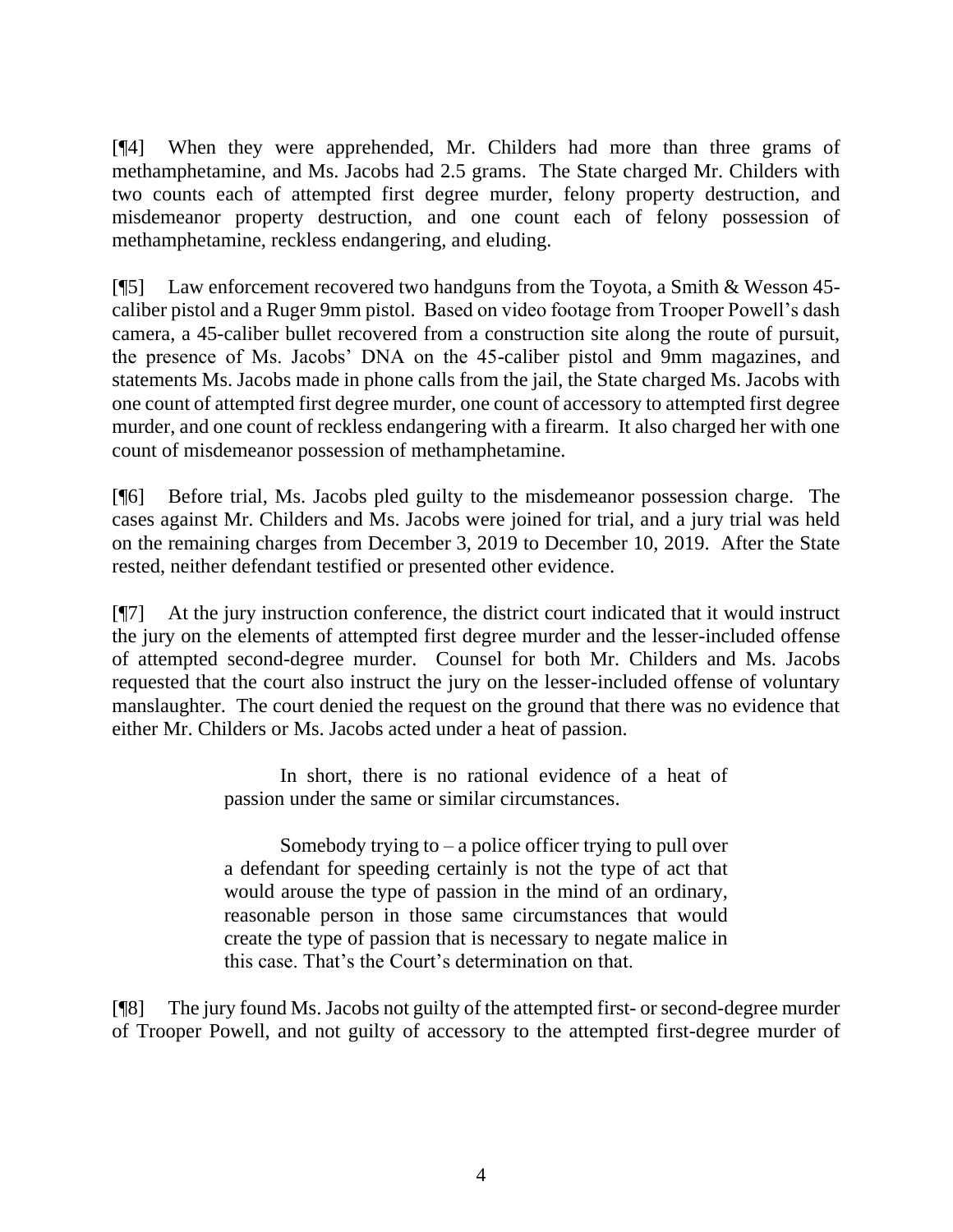Trooper Powell. It found her guilty of accessory to attempted second-degree murder and of reckless endangering with a firearm.<sup>1</sup>

[¶9] The district court sentenced Ms. Jacobs to a term of twenty-five to thirty-five years on the accessory to attempted second-degree murder count. It sentenced her to one year each on the reckless endangering and misdemeanor possession counts, to be served concurrent with each other and with the accessory count. Ms. Jacobs timely appealed to this Court.

# **DISCUSSION**

# **A. Lesser-Included Offense Instruction**

[¶10] Counsel for Ms. Jacobs proposed a jury instruction on the lesser-included offense of voluntary manslaughter, which would have allowed the jury to consider the offense of accessory to attempted voluntary manslaughter in its deliberations.<sup>2</sup> We therefore review the district court's denial of the requested instruction de novo. *Hartley v. State*, 2020 WY 40, ¶ 6, 460 P.3d 716, 718 (Wyo. 2020) (citing *Nickels v. State*[, 2015 WY 85, ¶ 9, 351 P.3d](http://www.westlaw.com/Link/Document/FullText?findType=Y&serNum=2036467133&pubNum=0004645&originatingDoc=I31218c506d6811ea81d388262956b33a&refType=RP&fi=co_pp_sp_4645_290&originationContext=document&vr=3.0&rs=cblt1.0&transitionType=DocumentItem&contextData=(sc.Keycite)#co_pp_sp_4645_290)  [288, 290 \(Wyo. 2015\)\)](http://www.westlaw.com/Link/Document/FullText?findType=Y&serNum=2036467133&pubNum=0004645&originatingDoc=I31218c506d6811ea81d388262956b33a&refType=RP&fi=co_pp_sp_4645_290&originationContext=document&vr=3.0&rs=cblt1.0&transitionType=DocumentItem&contextData=(sc.Keycite)#co_pp_sp_4645_290).

[¶11] A crime is a lesser-included offense if it meets the statutory elements test, meaning that its elements "are a subset of the elements of the charged offense." *Nickels*, ¶ 14, 351 P.3d at 291 (quoting *State v. Keffer*[, 860 P.2d 1118, 1134 \(Wyo. 1993\)\)](http://www.westlaw.com/Link/Document/FullText?findType=Y&serNum=1993189235&pubNum=0000661&originatingDoc=I263794e8148911e5b4bafa136b480ad2&refType=RP&originationContext=document&vr=3.0&rs=cblt1.0&transitionType=DocumentItem&contextData=(sc.Default)); *see also Cecil v. State*, 2015 WY 158, ¶ 17, 364 P.3d 1086, 1091 (Wyo. 2015). If a court determines that an offense meets the statutory elements test, it must then determine whether the evidence supports giving a lesser-included offense instruction. *Nickels*, ¶ 15, 351 P.3d at 292. "[T]he quantum of evidence required to give a lesser included offense instruction is minimal and a requested instruction should be given 'if there are in dispute factual issues that would permit a jury rationally to find the defendant guilty of the lesser offense and acquit the defendant of the greater.'" *Id.* ¶ 16, 351 P.3d at 292 (quoting *Keffer*, 860 P.2d at 1136); *see also Dean v. State*[, 2003 WY 128, ¶ 19, 77 P.3d 692, 699 \(Wyo. 2003\)](http://www.westlaw.com/Link/Document/FullText?findType=Y&serNum=2003692260&pubNum=0004645&originatingDoc=I263794e8148911e5b4bafa136b480ad2&refType=RP&fi=co_pp_sp_4645_697&originationContext=document&vr=3.0&rs=cblt1.0&transitionType=DocumentItem&contextData=(sc.Default)#co_pp_sp_4645_697) ("[A] lesser-included offense instruction is not to be given in the absence of some minimal evidentiary support.")).

<sup>&</sup>lt;sup>1</sup> The jury returned a guilty verdict on all counts against Mr. Childers except the two counts of attempted first degree murder. With respect to those counts, the jury convicted him of the two lesser-included offenses of attempted second degree murder. Mr. Childers appealed only his convictions for felony property destruction and felony methamphetamine possession, and we affirmed. *Childers*, ¶¶ 32, 33, 493 P.3d at 174.

<sup>&</sup>lt;sup>2</sup> Instruction No. 15 read in part: "The offense of Accessory, Aid, and Abet—Attempt: Murder, First Degree, with which Defendant CHASITY JACOBS is charged in Count II, also includes the lesser offense of Accessory, Aid, and Abet—Attempt: Murder, Second Degree."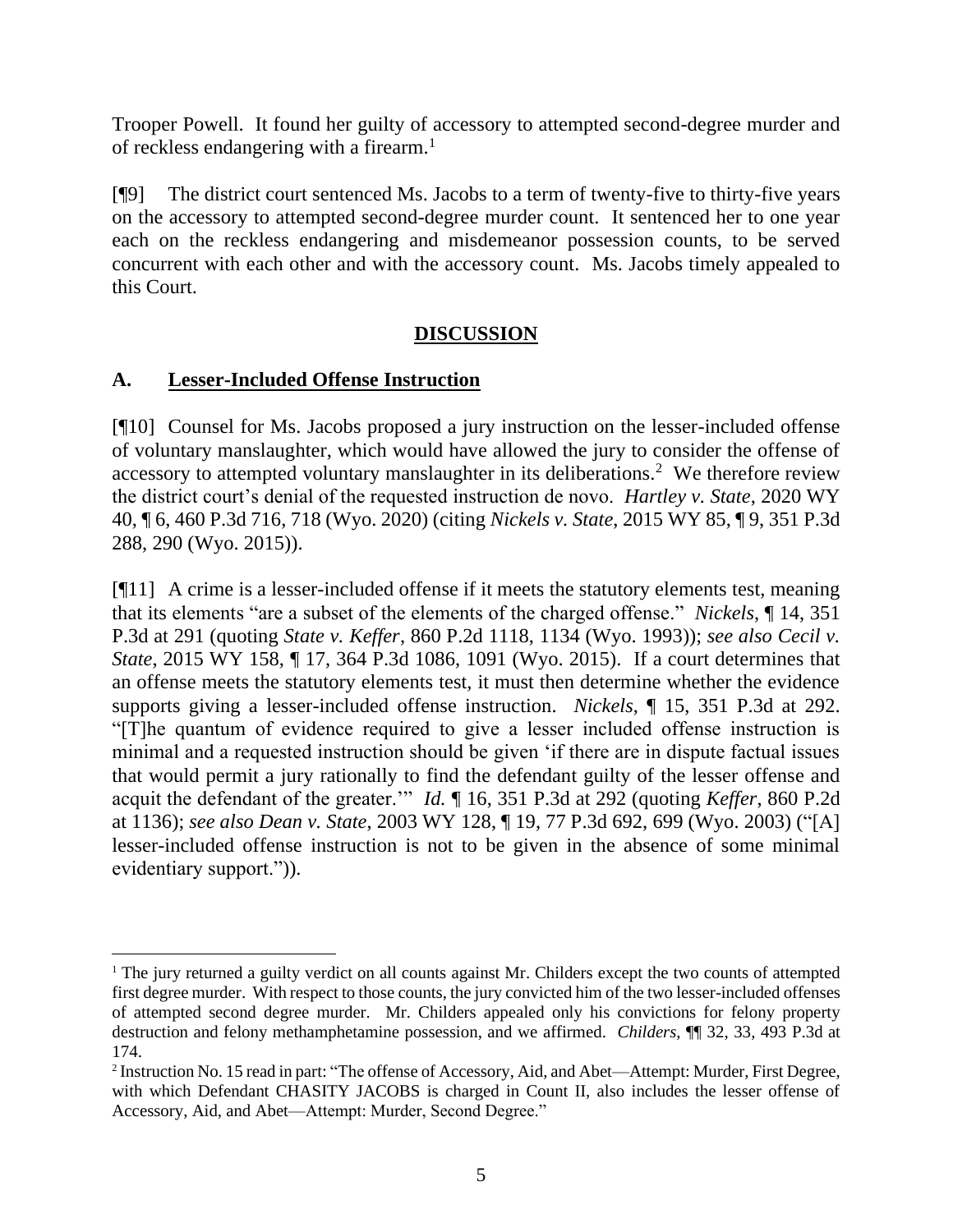[¶12] We have previously recognized that under the statutory elements test, voluntary manslaughter is a lesser-included offense of first-degree murder. *Parkhurst v. State*, 2019 WY 63, ¶ 11 n.4, 443 P.3d 834, 837 n.4 (Wyo. 2019) (citing *[Sanders v. State](http://www.westlaw.com/Link/Document/FullText?findType=Y&serNum=2000436811&pubNum=0004645&originatingDoc=If30235a092f211e981b9f3f7c11376fd&refType=RP&fi=co_pp_sp_4645_894&originationContext=document&vr=3.0&rs=cblt1.0&transitionType=DocumentItem&contextData=(sc.Search)#co_pp_sp_4645_894)*, 7 P.3d 891, [894 \(Wyo. 2000\)\)](http://www.westlaw.com/Link/Document/FullText?findType=Y&serNum=2000436811&pubNum=0004645&originatingDoc=If30235a092f211e981b9f3f7c11376fd&refType=RP&fi=co_pp_sp_4645_894&originationContext=document&vr=3.0&rs=cblt1.0&transitionType=DocumentItem&contextData=(sc.Search)#co_pp_sp_4645_894); *see also Keffer*, 860 P.2d at 1139 ("We hold, therefore, that the crime of voluntary manslaughter is a lesser included offense of the crime of second degree murder."); *Jahnke v. State*, 692 P.2d 911, 921-22 (Wyo. 1984) (recognizing that the offense of aiding and abetting voluntary manslaughter is a lesser-included offense of aiding and abetting first-degree murder), *overruled on other grounds by Vaughn v. State*, 962 P.2d 149, 151 (Wyo. 1998). The question in this case then is whether there was the requisite minimal evidence to support giving an instruction on voluntary manslaughter.

[¶13] A person is guilty of voluntary manslaughter if "he unlawfully kills any human being without malice, expressed or implied, . . . [v]oluntarily, upon a sudden heat of passion." Wyo. Stat. Ann. § 6-2-105(a)(i) (LexisNexis 2021).

> "Heat of passion" means such passion as naturally would be aroused in the mind of an ordinarily reasonable person in the same or similar circumstances as those in question which would cause him to act rashly, without reflection or deliberation, and from passion rather than from judgment. The heat of passion must be aroused suddenly, and the act resulting in death must occur while the defendant was acting under the direct and immediate influence of such heat of passion, and before sufficient time has elapsed to permit the heat of passion to cool.

*Farrow v. State*, 2019 WY 30, ¶ 35, 437 P.3d 809, 820 (Wyo. 2019) (quoting Wyoming Criminal Pattern Jury Instruction No. 21.05C).

[¶14] Stated another way, "[v]oluntary manslaughter is an intentional killing in the heat of passion as a result of severe provocation." *Shull v. State*, 2017 WY 14, ¶ 29, 388 P.3d 763, 770 (Wyo. 2017) (quoting 2 Charles E. Torcia, *Wharton's Criminal Law* § 155 (15th ed., Sept. 2016 update)), *overruled on other grounds by Schmuck v. State*, 2017 WY 140, ¶ 31, 406 P.3d 286, 297 (Wyo. 2017). The defendant must be "in a state of passion engendered in him by an adequate provocation (i.e., a provocation which would cause a reasonable man to lose his normal self-control)." *Shull,* ¶ 60, 388 P.3d at 777 (quoting [2](http://www.westlaw.com/Link/Document/FullText?findType=Y&pubNum=0102428&cite=2SUBCRLs15.2&originatingDoc=I9751c410ef4c11e69a9296e6a6f4a986&refType=TS&originationContext=document&vr=3.0&rs=cblt1.0&transitionType=DocumentItem&contextData=(sc.UserEnteredCitation))  Wayne R. LaFave, *Substantive Criminal Law* [§ 15.2 \(2d ed., Oct. 2016 update\)\)](http://www.westlaw.com/Link/Document/FullText?findType=Y&pubNum=0102428&cite=2SUBCRLs15.2&originatingDoc=I9751c410ef4c11e69a9296e6a6f4a986&refType=TS&originationContext=document&vr=3.0&rs=cblt1.0&transitionType=DocumentItem&contextData=(sc.UserEnteredCitation)); *see also Taylor v. State*, 2009 WY 31, ¶ 25, 203 P.3d 408, 413 (Wyo. 2009) (recognizing "extreme provocation and a sudden heat of passion" as "hallmarks of voluntary manslaughter"). The severe or extreme provocation that causes a heat of passion or loss of control must have been produced by the victim's actions. *Krucheck v. State*, 702 P.2d 1267, 1270 (Wyo. 1985) (quoting *State v. Fowler*[, 268 N.W.2d 220, 224 \(Iowa 1978\)\)](http://www.westlaw.com/Link/Document/FullText?findType=Y&serNum=1978128111&pubNum=0000595&originatingDoc=I7fae0e3bf53711d9b386b232635db992&refType=RP&originationContext=document&vr=3.0&rs=cblt1.0&transitionType=DocumentItem&contextData=(sc.UserEnteredCitation)).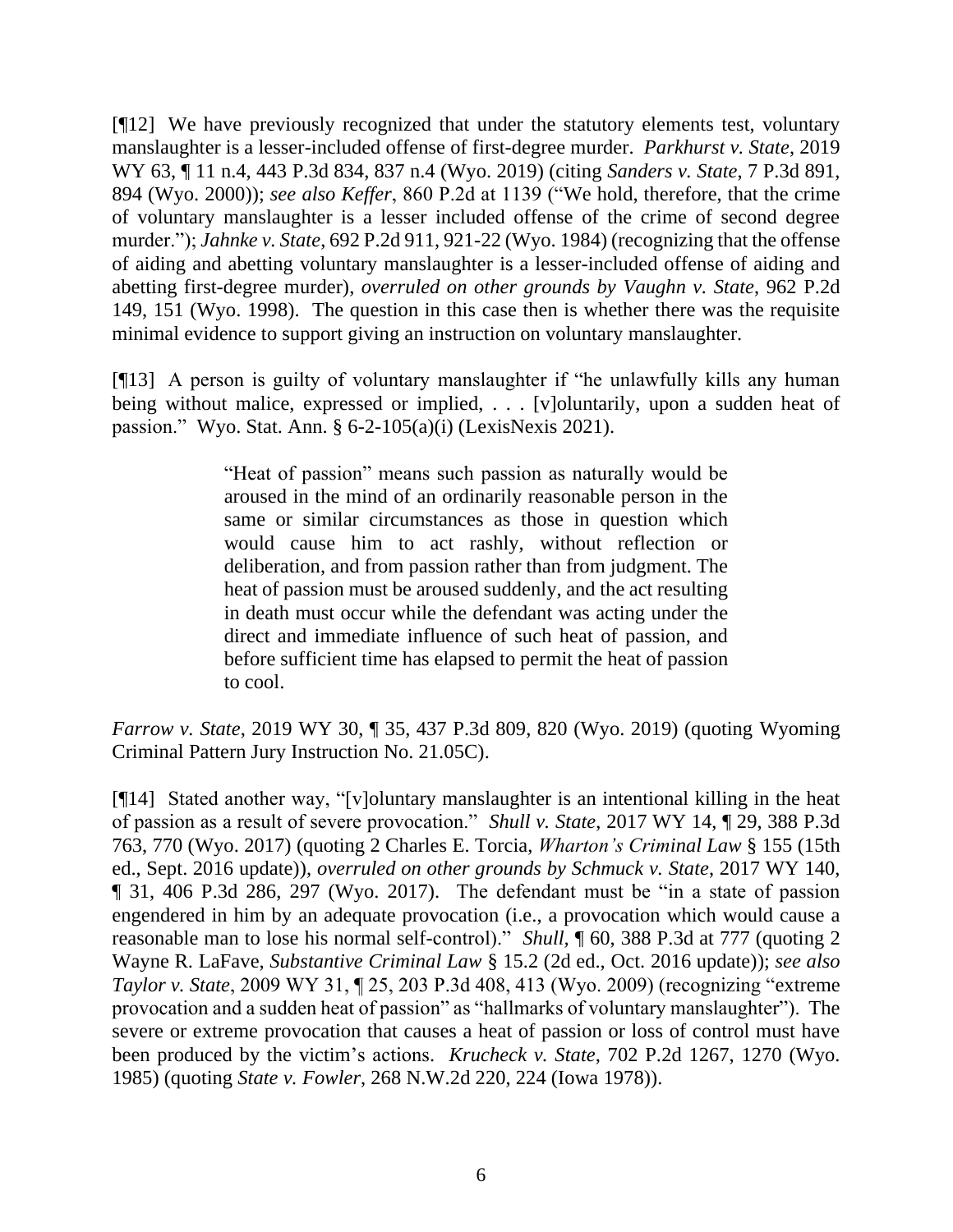[¶15] In this case, there is no evidence of an extreme or severe provocation. Trooper Powell attempted to lawfully stop Mr. Childers for a speeding violation, and he and other officers continued that lawful pursuit when Mr. Childers failed to stop. As a matter of law, a reasonable person would not lose her normal self-control or her ability to act from judgment rather than passion under such circumstances. *See* [2 Wayne R. LaFave,](http://www.westlaw.com/Link/Document/FullText?findType=Y&pubNum=0102428&cite=2SUBCRLs15.2&originatingDoc=I9751c410ef4c11e69a9296e6a6f4a986&refType=TS&originationContext=document&vr=3.0&rs=cblt1.0&transitionType=DocumentItem&contextData=(sc.UserEnteredCitation))  *Substantive Criminal Law* [§ 15.2\(b\)\(4\) \(3d ed., Oct. 2020 update\)](http://www.westlaw.com/Link/Document/FullText?findType=Y&pubNum=0102428&cite=2SUBCRLs15.2&originatingDoc=I9751c410ef4c11e69a9296e6a6f4a986&refType=TS&originationContext=document&vr=3.0&rs=cblt1.0&transitionType=DocumentItem&contextData=(sc.UserEnteredCitation)) ("[A] *lawful* arrest cannot constitute sufficient provocation.") (citing *State v. Wood*, 607 S.E.2d 57 (S.C. 2004); *State v. Madden*, 294 A.2d 609 (N.J. 1972)). Indeed, Ms. Jacobs herself has not argued on appeal that the actions of law enforcement were the provocation for her alleged heat of passion, and she in fact has not identified a provocation that she claims to have been sufficient to arouse a heat of passion.

[¶16] Moreover, even if Ms. Jacobs had identified a legally sufficient provocation, her requested instruction would have been properly refused because she has pointed to no evidence that she had acted in a heat of passion. For example, in *Keffer*, we held that the trial court erred in denying the prosecution's request for a lesser included offense instruction on voluntary manslaughter. 860 P.2d at 1140. We explained:

> With respect to the first question, the central factual dispute at Keffer's trial was her intent. She admitted firing the gun at Jackson and killing him. If the jury accepted all of the State's evidence, the killing was committed with malice. If the jury accepted Keffer's evidence, she acted in self defense, and the homicide was justifiable. A middle ground, however, is easily seen. If the jury questioned the credibility of the co-employee's testimony, which was strongly attacked by the defense during cross-examination, then the presence or absence of malice became an open question. Furthermore, *the jury heard Keffer testify that she was "scared" as she withdrew the gun from a bedroom dresser. Keffer's husband, also testified that Keffer was afraid.* The jury was entitled to weigh such fear to determine if it was of "such a character or degree as to render the accused incapable of cool reflection" thus reducing a second degree homicide to manslaughter.

*Id.* at 1139 (emphasis added).

[¶17] In *Jahnke*, we also held that the evidence supported an instruction on the lesserincluded offense of voluntary manslaughter. 692 P.2d at 922.

> The jury in this case rationally could find Deborah Jahnke guilty of voluntary manslaughter while acquitting her of the greater charged offense of murder. When he testified, Richard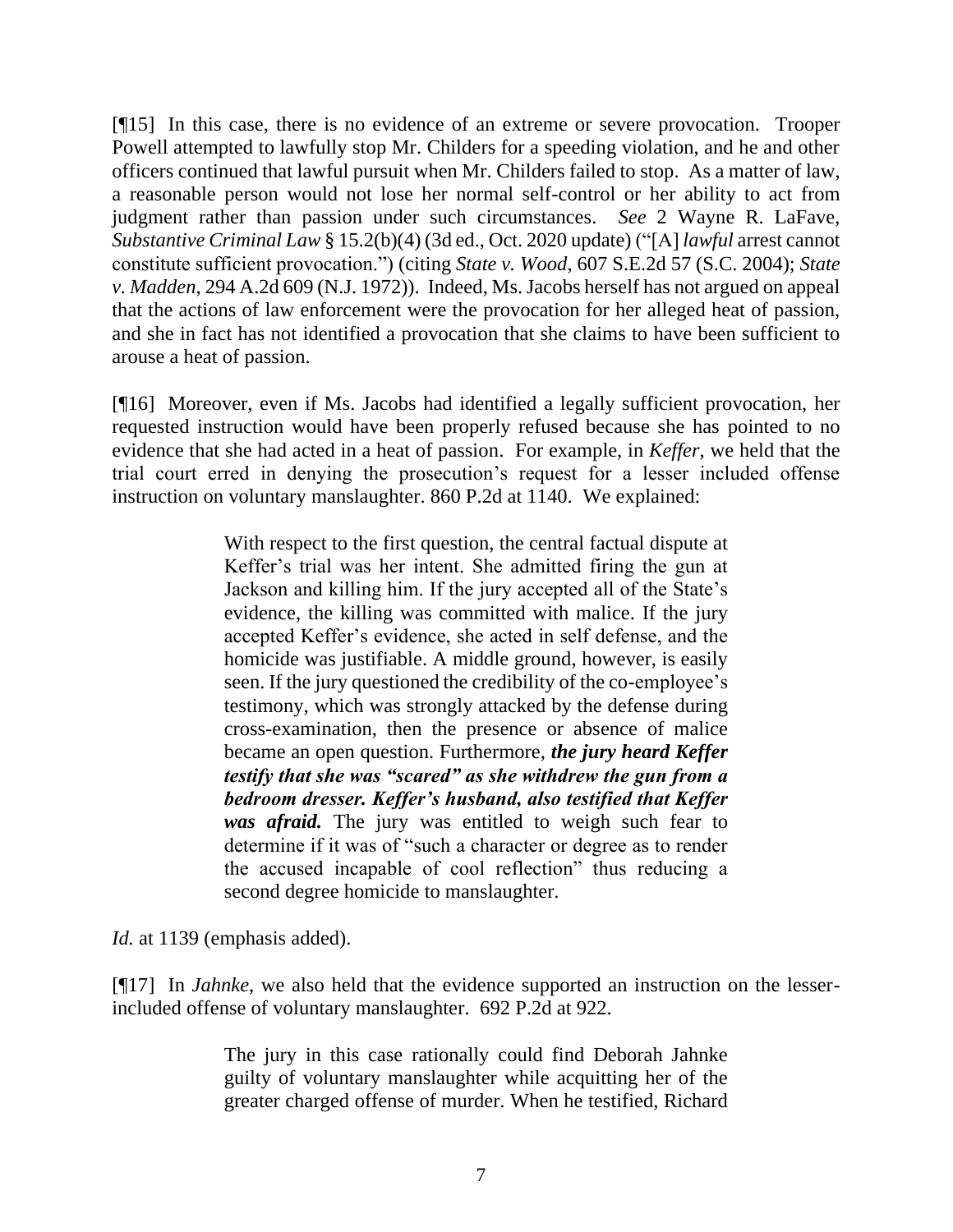Jahnke characterized Deborah Jahnke as being very upset and crying after their parents had left and he had stated his intentions. He described her as looking like she was losing it, murmuring, shaking, and walking around the house nervously running her fingers through her hair as they prepared for their parents' return. Deborah Jahnke was very upset when her request to "kill Mom" was refused. Deborah Jahnke's statement and Richard Jahnke's testimony both established that she had been directly involved in a violent family confrontation that evening, and that both had been victims of prior abuse at the hands of their father. From this testimony the jury could have found that Deborah Jahnke was acting "upon a sudden heat of passion" aroused by the earlier incidents which continued through her participation in the planning and accomplishment of what she characterized as the father's execution.

*Id.* (citations omitted); *see also Bruce v. State*, 2015 WY 46, ¶¶ 67-68, 346 P.3d 909, 929- 30 (Wyo. 2015) (upholding voluntary manslaughter conviction where witness testified that defendant was ranting and hollering after striking victim and told her he was angry because he thought victim was having sex with his girlfriend); *State v. Helton*, 73 Wyo. 92, 116- 17, 276 P.2d 434, 443 (1954) (holding jury had no right to convict defendant of crime greater than voluntary manslaughter where uncontroverted evidence showed defendant to have been "in a highly upset, frightened, and confused emotional and impassioned condition," when she shot victim).

[¶18] In contrast to these cases, the record in this case is devoid of evidence that Ms. Jacobs was in an impassioned state. In fact, the evidence was to the contrary. The pursuit lasted twelve to fifteen minutes and thus was not a sudden occurrence. During that period, Ms. Jacobs had the presence of mind to both fire and reload a weapon, acts that required at least some amount of deliberation. *See Sanders*, 7 P.3d at 895 ("[F]ashioning a weapon from three separate components is not a hallmark of passion, but an indication of planning and deliberation.").<sup>3</sup>

<sup>&</sup>lt;sup>3</sup> In her brief on appeal, Ms. Jacobs argues (citations to record omitted):

Although Ms. Jacobs said she was shooting too, there is no evidence of what pistol she was shooting. Ms. Jacobs [sic] DNA was only found on the 2 magazines for a 9mm weapon. It was not found on a pistol itself. Further, while there is evidence that her DNA was on the 9mm magazines, and that based on the number of rounds fired from the 9mm that it had to be reloaded in some fashion, there is still an open question of when her DNA was deposited on the magazines and whether it was her or Mr. Childers who did the reloading. These were disputed issues of fact as to what Ms. Jacobs did and was an issue to be determined by the jury.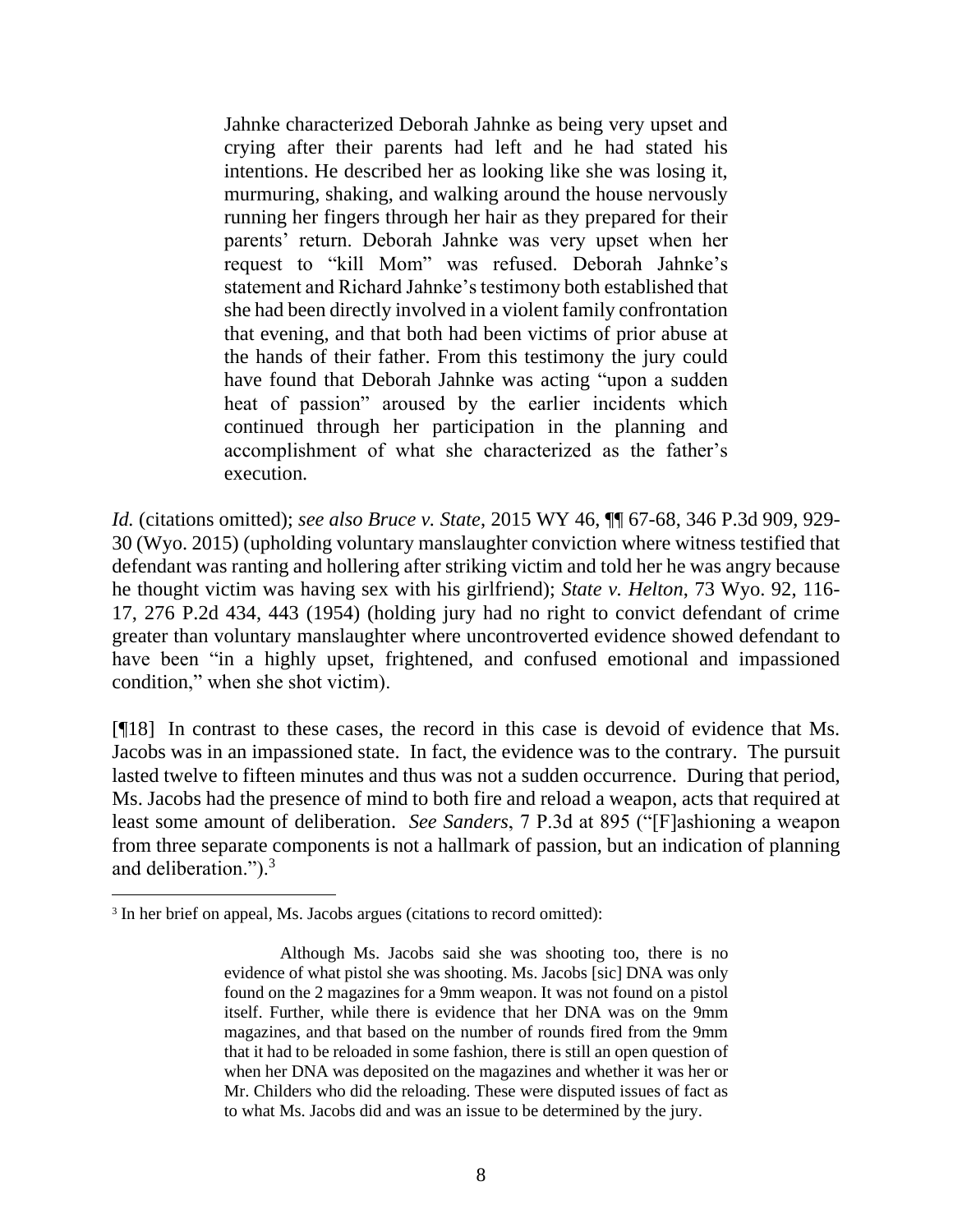[¶19] Ms. Jacobs does not confront these deficiencies in the evidence, and instead more generally argues that because she was an accessory to the attempted crime, it was important that the jury consider her separate individual intent in assessing her culpability. She contends that the lesser-included offense instruction on accessory to attempted voluntary manslaughter would have so focused the jury's assessment.

[¶20] We do not disagree that Ms. Jacob's individual intent as an accessory may differ from that of the principal. "[T]he aider and abettor must share the principal's criminal intent, but the prosecution is not required to prove that the aider and abettor possessed the identical intent to that possessed by the principal." *Fales v. State*, 908 P.2d 404, 408 (Wyo. 1995) (citing *Jahnke*, 692 P.2d at 921). "Individual culpability of the several parties to the crime is determined by the intent of each of them." *Jahnke*, 692 P.2d at 922.

[¶21] That Ms. Jacobs could theoretically have had an intent different from that of Mr. Childers does not, however, mean that a voluntary manslaughter instruction was required. "[A] lesser-included offense instruction should not be given in the absence of some minimal evidentiary support." *Sindelar v. State*, 2018 WY 29, ¶ 55 n.5, 416 P.3d 764, 777 n.5 (Wyo. 2018) (citing *Johns v. State*[, 2018 WY 16, ¶ 23, 409 P.3d 1260, 1268](http://www.westlaw.com/Link/Document/FullText?findType=Y&serNum=2043787091&pubNum=0004645&originatingDoc=I1da471904e9511e88a14e1fba2b51c53&refType=RP&fi=co_pp_sp_4645_1264&originationContext=document&vr=3.0&rs=cblt1.0&transitionType=DocumentItem&contextData=(sc.Search)#co_pp_sp_4645_1264) (Wyo. [2018\)\)](http://www.westlaw.com/Link/Document/FullText?findType=Y&serNum=2043787091&pubNum=0004645&originatingDoc=I1da471904e9511e88a14e1fba2b51c53&refType=RP&fi=co_pp_sp_4645_1264&originationContext=document&vr=3.0&rs=cblt1.0&transitionType=DocumentItem&contextData=(sc.Search)#co_pp_sp_4645_1264). The question is not whether Ms. Jacobs could have had a different intent, but whether there was any evidence that she did, so as to support the requested lesser-included offense instruction.

[¶22] In this case, the answer to that question is no. Because there was no evidence of either an extreme provocation or that Ms. Jacobs acted in a heat of passion, an instruction on the lesser-included offense of accessory to attempted voluntary manslaughter would have done no more than improperly invite the jury to speculate as to Ms. Jacobs' emotional state. *See Bruce*, ¶ 80, 346 P.3d at 933 ("[A]n instruction is properly refused if it invites the jury to engage in speculation or conjecture."). The district court thus did not err in denying Ms. Jacobs' requested instruction.

First, we note that the evidence showed Ms. Jacobs' DNA to be on the 45-caliber pistol. More importantly, whether Ms. Jacobs was shooting and whether she reloaded the 9mm weapon are no longer open questions, as she suggests. The jury found her guilty of aiding and abetting attempted second-degree murder, presumably based on its finding that she reloaded the 9mm weapon. It also found her guilty of reckless endangering with a firearm, which required a finding that she "[e]ngaged in firing a weapon." Ms. Jacobs has not challenged the sufficiency of the evidence to support the jury's verdict, and we therefore need not revisit her role in the crimes. We are concerned only with her state of mind when she took those actions, and in that regard the only question we must address is whether the record contained even minimal evidence of an extreme or severe provocation and that Ms. Jacobs acted in a heat of passion.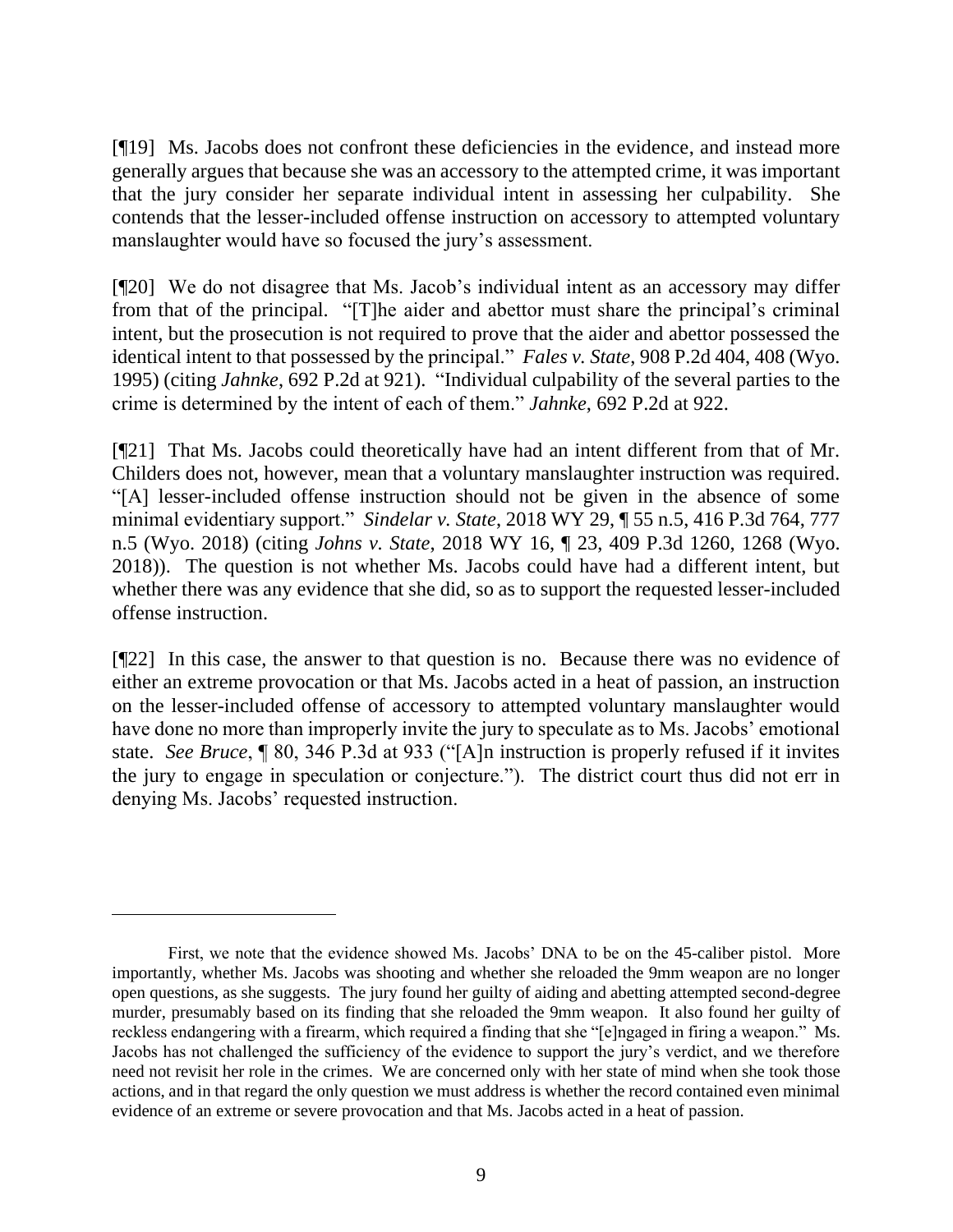# **B. Legality of Ms. Jacobs' Sentence**

[¶23] At the sentencing hearing, the district court sentenced Ms. Jacobs to "one year of incarceration" on the reckless endangering and misdemeanor possession counts. In its written order, the court sentenced her to "a period of not less than one (1) year" on each of those same counts. Ms. Jacobs contends that the written sentences on each of the counts were illegal because they exceeded the one-year statutory maximum imprisonment for each offense and failed to conform to the court's oral pronouncement.

[¶24] Whether a sentence is illegal is a question of law that this Court reviews de novo. *Wanberg v. State*, 2020 WY 75, ¶ 28, 466 P.3d 269, 275 (Wyo. 2020) (citing *[Nitchman v.](http://www.westlaw.com/Link/Document/FullText?findType=Y&serNum=2045777724&pubNum=0004645&originatingDoc=I8e6fa610af6911eabb269ba69a79554c&refType=RP&fi=co_pp_sp_4645_175&originationContext=document&vr=3.0&rs=cblt1.0&transitionType=DocumentItem&contextData=(sc.Default)#co_pp_sp_4645_175)  State*[, 2018 WY 116, ¶ 7, 428 P.3d 173,](http://www.westlaw.com/Link/Document/FullText?findType=Y&serNum=2045777724&pubNum=0004645&originatingDoc=I8e6fa610af6911eabb269ba69a79554c&refType=RP&fi=co_pp_sp_4645_175&originationContext=document&vr=3.0&rs=cblt1.0&transitionType=DocumentItem&contextData=(sc.Default)#co_pp_sp_4645_175) 175 (Wyo. 2018)).

> "An illegal sentence is one that exceeds statutory limits, imposes multiple terms of imprisonment for the same offense, or otherwise violates the constitution or the law." *[Wanberg v.](http://www.westlaw.com/Link/Document/FullText?findType=Y&serNum=2051256760&pubNum=0004645&originatingDoc=I7749fe00d92411ebb381adeb81954cc5&refType=RP&fi=co_pp_sp_4645_275&originationContext=document&vr=3.0&rs=cblt1.0&transitionType=DocumentItem&contextData=(sc.Search)#co_pp_sp_4645_275)  State*[, 2020 WY 75, ¶ 28, 466 P.3d 269, 275 \(Wyo. 2020\)](http://www.westlaw.com/Link/Document/FullText?findType=Y&serNum=2051256760&pubNum=0004645&originatingDoc=I7749fe00d92411ebb381adeb81954cc5&refType=RP&fi=co_pp_sp_4645_275&originationContext=document&vr=3.0&rs=cblt1.0&transitionType=DocumentItem&contextData=(sc.Search)#co_pp_sp_4645_275) (citing *Palomo v. State*[, 2018 WY 42, ¶ 24, 415 P.3d 700, 705-](http://www.westlaw.com/Link/Document/FullText?findType=Y&serNum=2044340436&pubNum=0004645&originatingDoc=I7749fe00d92411ebb381adeb81954cc5&refType=RP&fi=co_pp_sp_4645_705&originationContext=document&vr=3.0&rs=cblt1.0&transitionType=DocumentItem&contextData=(sc.Search)#co_pp_sp_4645_705) [06 \(Wyo. 2018\)\)](http://www.westlaw.com/Link/Document/FullText?findType=Y&serNum=2044340436&pubNum=0004645&originatingDoc=I7749fe00d92411ebb381adeb81954cc5&refType=RP&fi=co_pp_sp_4645_705&originationContext=document&vr=3.0&rs=cblt1.0&transitionType=DocumentItem&contextData=(sc.Search)#co_pp_sp_4645_705). If a discrepancy exists between the district court's oral pronouncement and its written order, "the oral pronouncement prevails." *[Id](http://www.westlaw.com/Link/Document/FullText?findType=Y&serNum=2051256760&pubNum=0006431&originatingDoc=I7749fe00d92411ebb381adeb81954cc5&refType=RP&originationContext=document&vr=3.0&rs=cblt1.0&transitionType=DocumentItem&contextData=(sc.Search))*. (quoting *Palomo*[, ¶ 26, 415 P.3d](http://www.westlaw.com/Link/Document/FullText?findType=Y&serNum=2044340436&pubNum=0004645&originatingDoc=I7749fe00d92411ebb381adeb81954cc5&refType=RP&fi=co_pp_sp_4645_706&originationContext=document&vr=3.0&rs=cblt1.0&transitionType=DocumentItem&contextData=(sc.Search)#co_pp_sp_4645_706)  [at 706\)](http://www.westlaw.com/Link/Document/FullText?findType=Y&serNum=2044340436&pubNum=0004645&originatingDoc=I7749fe00d92411ebb381adeb81954cc5&refType=RP&fi=co_pp_sp_4645_706&originationContext=document&vr=3.0&rs=cblt1.0&transitionType=DocumentItem&contextData=(sc.Search)#co_pp_sp_4645_706). A written sentence that is inconsistent with the oral pronouncement is not necessarily illegal, but its inaccuracy must be corrected. *[Id](http://www.westlaw.com/Link/Document/FullText?findType=Y&serNum=2051256760&pubNum=0006431&originatingDoc=I7749fe00d92411ebb381adeb81954cc5&refType=RP&originationContext=document&vr=3.0&rs=cblt1.0&transitionType=DocumentItem&contextData=(sc.Search))*. (citing *Palomo*[, ¶ 27, 415 P.3d at 706\)](http://www.westlaw.com/Link/Document/FullText?findType=Y&serNum=2044340436&pubNum=0004645&originatingDoc=I7749fe00d92411ebb381adeb81954cc5&refType=RP&fi=co_pp_sp_4645_706&originationContext=document&vr=3.0&rs=cblt1.0&transitionType=DocumentItem&contextData=(sc.Search)#co_pp_sp_4645_706).

*Brown v. State*, 2021 WY 79, ¶ 9, 489 P.3d 1162, 1164 (Wyo. 2021).

[¶25] Because the district court's written sentencing order imposes sentences of *not less than* one year on the reckless endangering and misdemeanor possession counts, it arguably imposed open-ended terms on those counts. The order thus improperly deviated from the one-year terms the court orally pronounced during sentencing. *Wanberg*, ¶¶ 29-31, 466 P.3d at 275-76 (remanding to district court to conform written sentencing order to oral pronouncement). Additionally, because the written terms are open-ended, they also arguably exceeded the maximum one-year terms authorized by statute for each count, rendering them illegal. *See* Wyo. Stat. Ann. § 6-2-504(c) ("Reckless endangering is a misdemeanor punishable by imprisonment for not more than one (1) year"); Wyo. Stat. Ann. § 35-7-1031(c)(i)(C) (possession of less than three grams of controlled substance in powder form is misdemeanor punishable by imprisonment of "not more than twelve (12) months"). Accordingly, we remand to the district court for clarification of its written sentencing order.